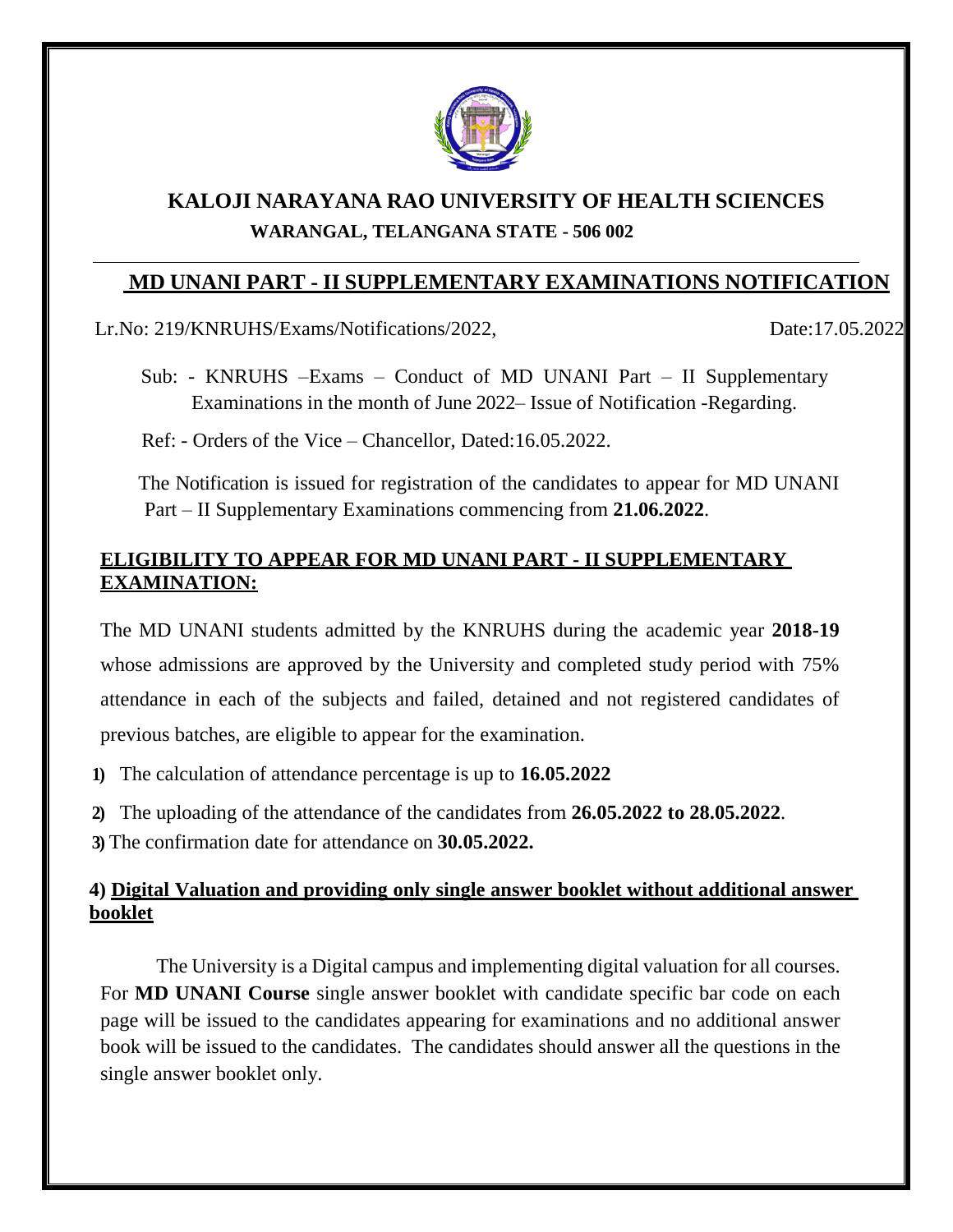**The following amounts should be paid by the candidates appearing for MD UNANI Part-II examinations.**

| Whole                              | ₹5000 |
|------------------------------------|-------|
| Per Subject (For backlog students) | ₹1000 |
| <b>Marks Memo</b>                  | ₹300  |
| Processing fee                     | ₹350  |
| Provisional fee                    | ₹400  |

**Note: Processing fee & Provisional fee is for the students appearing for the first time only**

| <b>EXAMINATION FEE DATES</b>                                                                                                                                                                                                                                             |                                                                                                                                                                                |  |  |
|--------------------------------------------------------------------------------------------------------------------------------------------------------------------------------------------------------------------------------------------------------------------------|--------------------------------------------------------------------------------------------------------------------------------------------------------------------------------|--|--|
| 03.06.2022 to 08.06.2022 (Without Fine)                                                                                                                                                                                                                                  | No. of Subjects * ₹1000 + ₹300(Marks<br>memo) + $\overline{\text{350}}$ (processing fee) +<br>₹400(provisional fee)                                                            |  |  |
| $[09.06.2022 \& 10.06.2022$ (With a fine of ₹200/-)                                                                                                                                                                                                                      | No. of Subjects * ₹1000 + ₹300(Marks<br>memo) + $\overline{\text{350}}$ (processing fee) +<br>₹400(provisional fee)+ ₹200                                                      |  |  |
| 11.06.2022 & 12.06.2022 (With a fine of ₹100/-<br>per day in addition to ₹200/-)                                                                                                                                                                                         | No. of Subjects * ₹1000 + ₹300(Marks<br>memo) + $\overline{350}$ (processing fee) +<br>₹400( provisional fee) $\overline{\xi}200 +$<br>$\overline{\text{2100}}$ (fine per day) |  |  |
| 13.06.2022 to 15.06.2022 (Offline payment with<br>a fine of $\text{\textsterling}5000$ /- in addition to previous fine of<br>₹400/-) DD drawn in favor of "THE<br>REGISTRAR, KNRUHS" payable<br>at<br>Warangal must reach the University<br>by<br>$15.06.2022$ 04:00 pm. | No. of Subjects * ₹1000 + ₹300(Marks<br>memo) + $\overline{350}$ (processing fee) +<br>₹400( provisional fee)+ ₹200 +₹100 + ₹100<br>+ ₹5000                                    |  |  |

**The examination fee should be paid online mode through TCSiON link**

**Payment Link:-**

**<https://www.tcsion.com/EForms/html/form52954/login.html>**

❖ **Payment link will be active from 03.06.2022 to 12.06.2022**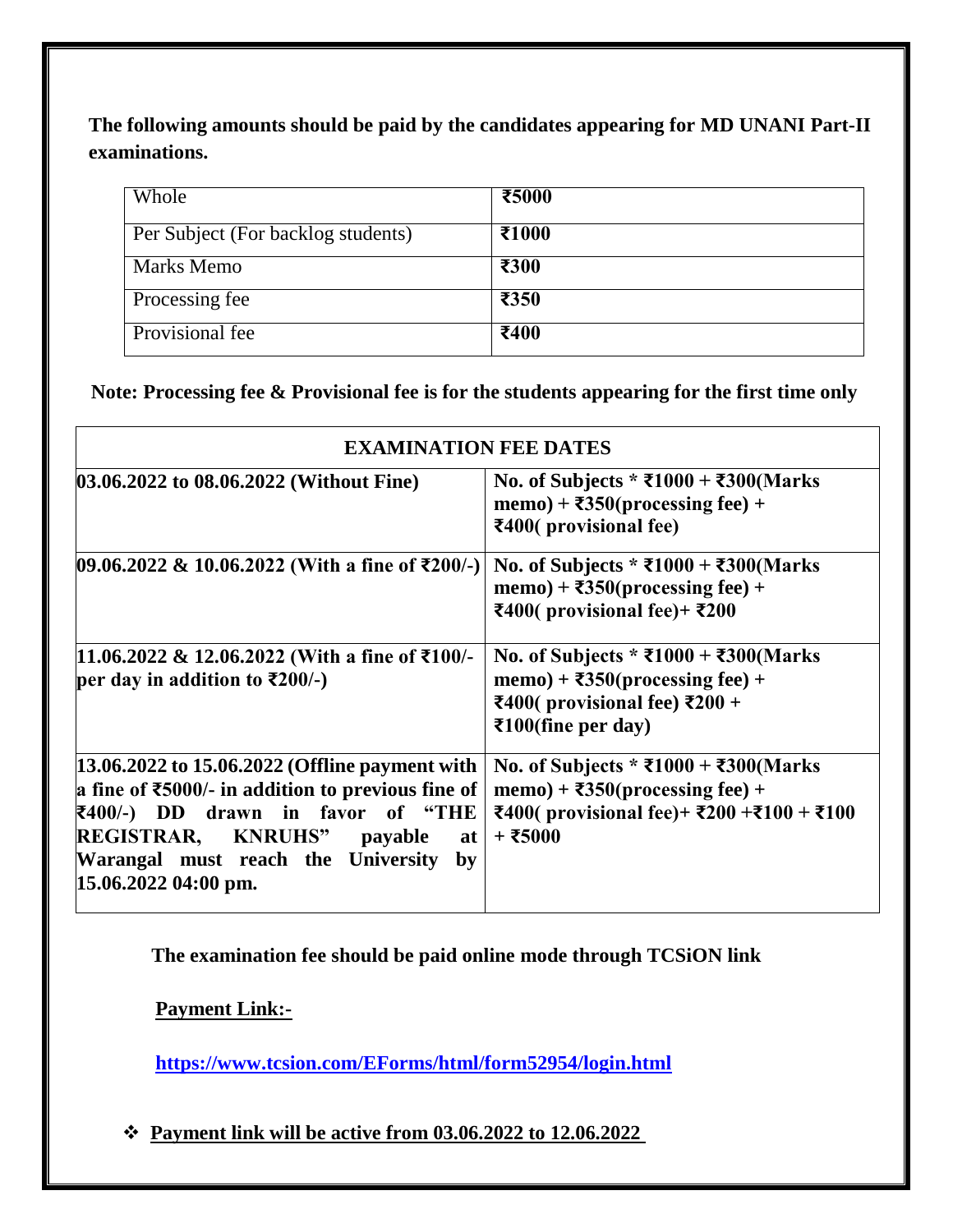| <u>MD UNANI PART –II SUPPLEMENTARY THEORY EXAMINATIONS TIME TABLE</u> |             |                 |              |                                                                                                                                                                                                                                                                                                                                                                                           |
|-----------------------------------------------------------------------|-------------|-----------------|--------------|-------------------------------------------------------------------------------------------------------------------------------------------------------------------------------------------------------------------------------------------------------------------------------------------------------------------------------------------------------------------------------------------|
| S.No                                                                  | <b>DATE</b> | <b>DAY</b>      | <b>PAPER</b> | <b>SUBJECT</b>                                                                                                                                                                                                                                                                                                                                                                            |
| 1.                                                                    | 21.06.2022  | <b>TUESDAY</b>  | Paper - I    | 1. Qabalat-O-Amarz-e-Niswan -<br>(Qabalat Wa<br>AmrazeNaumaulood)<br>2. Moalejat - (Amraze Nizame Aasab, Amraze<br>Nafsania wa GhudadeLaqanati)<br>3. Advia-(Advia Mufrada)<br>4. Tahafuzzi-wa-Samaji Tib - (Amraze Mutaaddi<br>Wabaee)                                                                                                                                                   |
| 2.                                                                    | 23.06.2022  | <b>THURSDAY</b> | Paper - II   | 5. Kulliyat-e-Tib:-(Kulliyate Usule Ilaj,<br>Asbab wa Alamat)<br>1. Qabalat-O-Amraz-e-Niswan (AmrazeNiswan)<br>2. Moalejat-(Amraze Nizame Tanaffus Wa<br>Daurane Khoon, Tauleede Dam, Ghudade<br>Lymphaviah)<br>3. Advia-(Advia Murakkaba Wa Dawasazi)<br>4. Tahafuzzi-wa-Samaji Tib:-(Tadabeer HifzeSehat)                                                                               |
| 3.                                                                    | 25.06.2022  | <b>SATURDAY</b> | Paper - III  | 5. Kulliyat-e-Tib:-(Kulliyate Nabz Wa Baul O Baraz)<br>Qabalat-O-Amraz-E-Niswan-<br>1.<br>(Medical & Surgical Complications in Obstetrics)<br>andGynaecology)<br>Moalejat-(Amraze Nizame Hazm,<br>2.<br>Naul Wa Tanasul WaIstahala)<br>Advia-(Standardization of Unani Drugs)<br>Tahafuzzi-wa-Samaji Tib:<br>4.<br>-(Health CareSystem)<br>Kulliyat-e-<br>5.<br>Tib:-(Itlaqi<br>Kulliyat) |
| 4.                                                                    | 27.06.2022  | <b>MONDAY</b>   | Paper - IV   | 1.Moalejat:-<br>(Amraze Mutaddiyah, Hummiyat, Jild Wa Mafasil)                                                                                                                                                                                                                                                                                                                            |